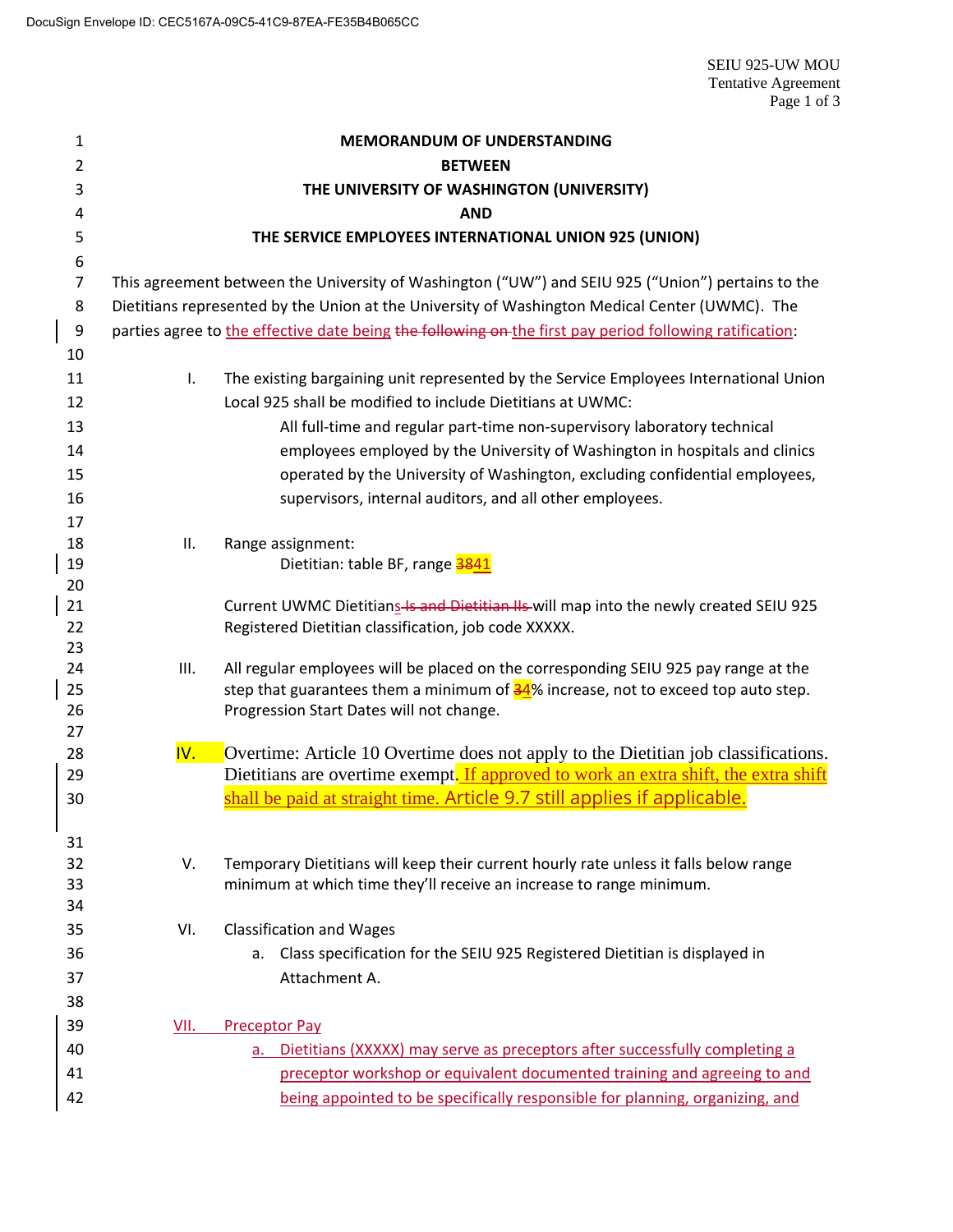| $\mathbf{1}$   |                                                                            | evaluating the new skill development of one or more Dietitian enrolled in a                  |  |
|----------------|----------------------------------------------------------------------------|----------------------------------------------------------------------------------------------|--|
| $\overline{2}$ |                                                                            | defined orientation program, the parameters of which have been set forth in                  |  |
| 3              |                                                                            | writing by the Employer. This includes teaching, clinical supervision, role                  |  |
| 4              |                                                                            | modeling, feedback, evaluation (verbal and written) and follow up of the new or              |  |
| 5              | transferring employee or student.                                          |                                                                                              |  |
| 6              |                                                                            | Dietitian preceptors are eligible to receive preceptor premium pay of \$1.50 per<br>b.       |  |
| 7              | hour only when actually engaged in preceptor role responsibilities with/on |                                                                                              |  |
| 8              |                                                                            | behalf of the orienting Dietitian or student.                                                |  |
| 9              |                                                                            |                                                                                              |  |
| 10             | VIII.                                                                      | Dietitians certified in a specialty area by a national organization and working in that area |  |
| 11             |                                                                            | of certification shall be paid an hourly premium of one dollar and twenty five cents         |  |
| 12             |                                                                            | (\$1.25) provided the particular certification has been approved by management, and          |  |
| 13             |                                                                            | further provided that the employee continues to meet all educational and other               |  |
| 14             |                                                                            | requirements to keep the certification current and in good standing. A certified             |  |
| 15             |                                                                            | employee is eligible for only one certification premium regardless of other certifications   |  |
| 16             |                                                                            | the employee may have. Certified employees will notify their respective                      |  |
| 17             |                                                                            | supervisor/manager in writing at the time certification is received, providing a copy of     |  |
| 18             |                                                                            | the original certification document. Certification pay will be effective the first full pay  |  |
| 19             |                                                                            | period after the date documentation is received by the supervisor/manager and the            |  |
| 20             | contract is ratified.                                                      |                                                                                              |  |
|                |                                                                            |                                                                                              |  |
| 21             |                                                                            |                                                                                              |  |
| 22             | IX.                                                                        | Dietitians will receive paid time off for educational purposes, as follows:                  |  |
| 23             |                                                                            | . All Dietitians will be able to use three daysforty (40) hours of paid education time off   |  |
| 24             |                                                                            | per fiscal year, prorated for FTE.                                                           |  |
| 25             |                                                                            | . From the effective date of this agreement Dietitians will have up to \$500 per fiscal      |  |
| 26             |                                                                            | year available to reimburse costs for approved educational or training programs,             |  |
| 27             |                                                                            | prorated for FTE.                                                                            |  |
| 28             |                                                                            | . Dietitians who attend approved educational opportunities on a day they are not             |  |
| 29             |                                                                            | scheduled to work will receive the equivalent of a day of pay or a day of accrued time       |  |
| 30             |                                                                            | off. This practice will result in pay at straight time and will not trigger overtime pay for |  |
| 31             |                                                                            | the affected pay period. This compensatory day will count toward the forty (40) hours        |  |
| 32             |                                                                            | of annual education time off.                                                                |  |
| 33             |                                                                            | . Upon request, and excluding some travel and accommodations expenses,                       |  |
| 34             |                                                                            | departments will pay for continuing education expenses in lieu of requiring the              |  |
| 35             |                                                                            | employee to seek reimbursement. Requests for such payment must be made to the                |  |
| 36             |                                                                            | Clinical Nutrition Manager at least 6 weeks in advance. Servicing or processing fees for     |  |
| 37             |                                                                            | trainings offered by the Employer will not be counted towards an employee's total            |  |
| 38             |                                                                            | education support funds.                                                                     |  |
| 39             |                                                                            |                                                                                              |  |
| 40             |                                                                            |                                                                                              |  |